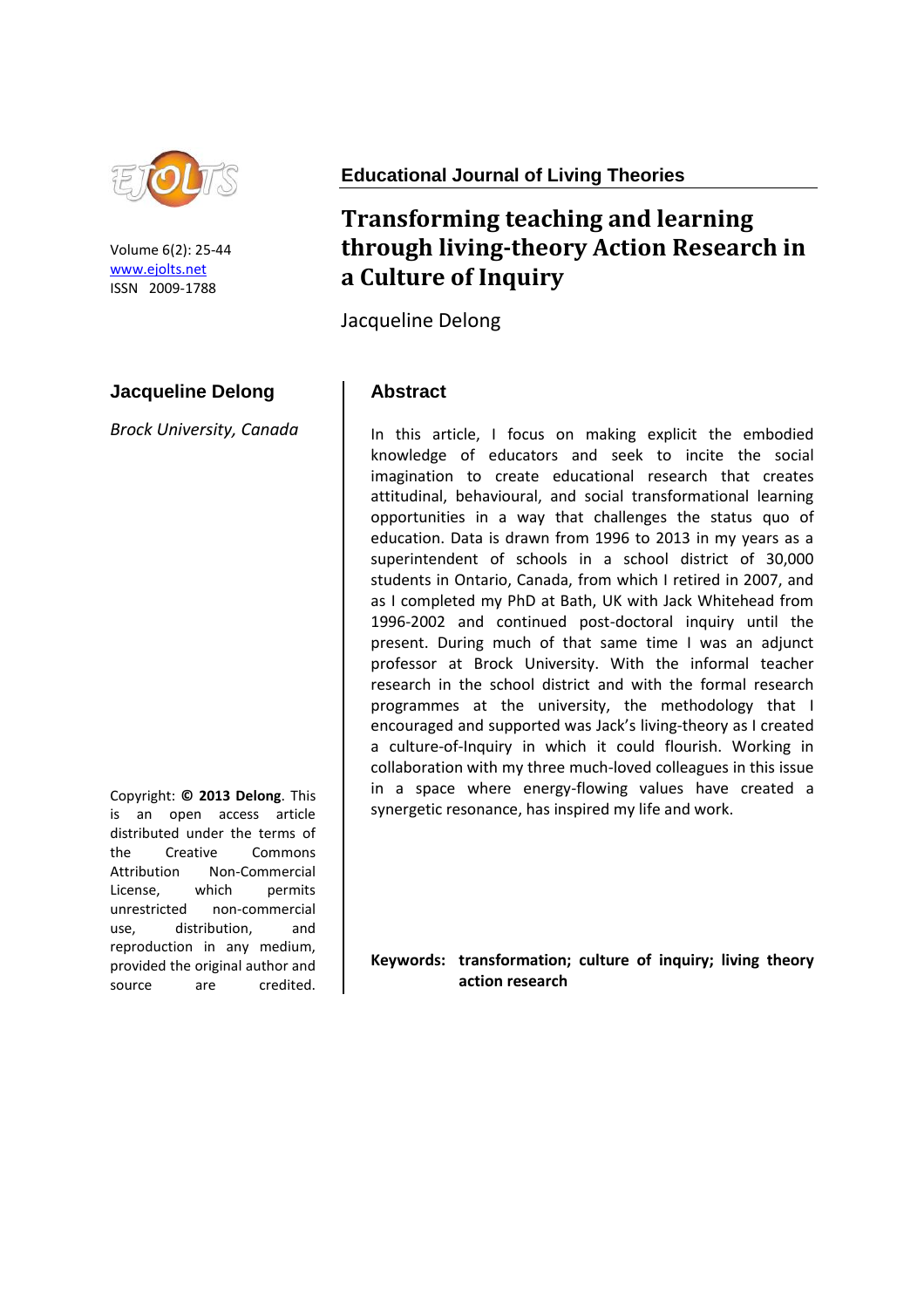## **1. Purpose**

When I use the language of Culture of Inquiry, I am meaning the creation of a safe, supportive space where students and teachers are enabled to make explicit their values and make themselves accountable for living according to those values. They learn to recognize when they are not living according to their espoused values and are what Jack Whitehead calls *living contradictions*. Action-reflection cycles based on asking questions like "How can I improve my teaching of these children?" become as natural as breathing. Experiencing values such as *loving kindness* and *loved into learning* in this democratic, non-hierarchical environment and recognition of their embodied knowledge, encourage students and teachers to take responsibility for their own learning. When I use the language of a cultureof-inquiry I am meaning the unique living and embodied expressions of this culture in the individual's practice. The language of a culture-of-inquiry draws on the language of a Culture of Inquiry.

In this article I want to focus clearly on the genesis and evolution of a culture-ofinquiry. In my doctoral work, I discovered that one of my values was building a culture of inquiry, reflection and scholarship (Delong, 2002). Through the experience of working with educators in a variety of positions and particularly as I supported them to conduct action research, the nature of a culture-of-inquiry became more clear. This process took great steps forward as I worked with masters cohort students. My original understandings in my thesis have been continuously evolving in terms of my inquiry with the assistance of others. In my own learning and in that of my students, a safe, democratic learning environment is essential for enabling us to be vulnerable and open to honest and respectful critique in order to improve our teaching and learning.

In my post-doctoral inquiries, more emphasis has been placed on the use of multimedia and visual narratives in order to communicate more clearly and precisely the energyflowing values that resonate in our relationships than is possible with printed words alone. I continue to live with an imperative to assist professional educators to generate livingtheories in a culture of inquiry to improve practice, generate new knowledge and accredit their embodied knowledge.

## **2. Background**

Our data, as a group, are drawn from the descriptions and explanations of the action research of all four researchers. My data have been drawn from my master's students' theses and my lectures and presentations and my doctoral work. A fuller description is located in the Introductory article.

The data collection for this paper began as many questions emerged in my teaching practice about how to make learning more meaningful for students and how to become a better teacher. Several leadership roles (union leader, learning resource teacher, curriculum coordinator, principal, superintendent and university professor) in my career were dedicated to improving professional development experiences for teachers. During my term as principal (1988-94) the issue became even more significant as I watched my staff spend hundreds of hours (no exaggeration) in workshop sessions intended to improve their teaching practice and ending up being what can be called "Spray and Pray" with little transfer to actual practice.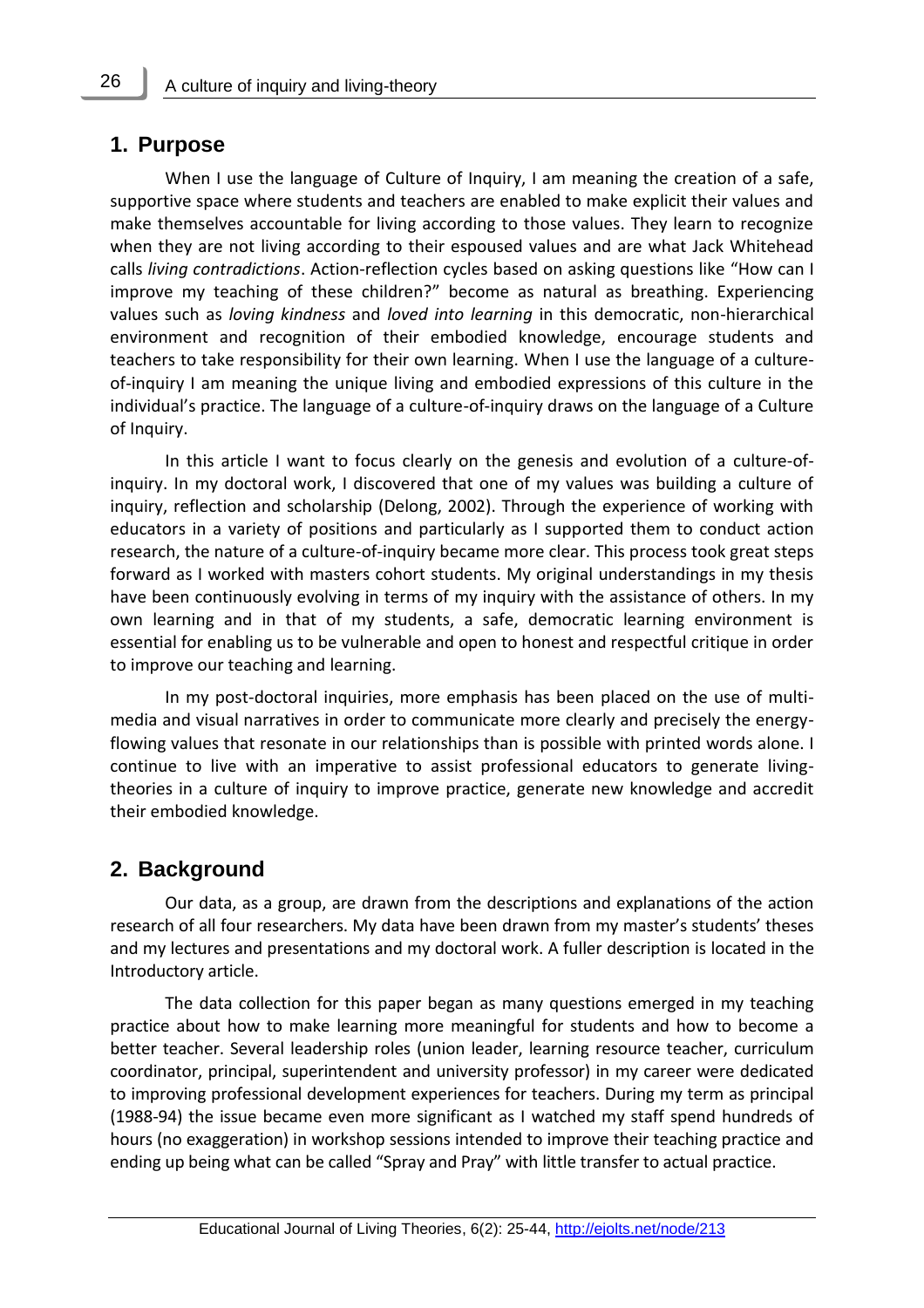In 1995, Dr. Linda Grant Executive Officer with the Ontario Public School Teachers' Association, inspired by a visit to Jack Whitehead in Bath, UK, started an action research project funded by the Ontario Ministry of Education in six Ontario school districts to implement a new curriculum (of which I was one of the authors): mine was one of them. From that beginning, I and teachers like Lori Barkans (Barkans, MacDonald & Morgan,1996) and Cheryl Black (2001) learned to conduct action research to improve our practice and in 1996 at a conference in Toronto, Jack Whitehead asked me to study with him at the University of Bath. At the time, the internet was in its infancy, Paris, Ontario and Bath UK were 5500 kilometres apart and I was a single mother working full time as superintendent and leader of a large action research project. "No problem", says Jack, "We'll make the technology work for us."

With Jack's encouragement and support, my action research focused on the emerging recognition that two values were significant in my thinking about improving education: through valuing the other and through building a culture-of-inquiry, reflection and scholarship (Delong, 2002). This emergence came about by analyzing the nature of my relationships and influence with colleagues as I went about my work and asking others to help me with answering the question, "How can I improve my practice as a Superintendent of Schools and create my own living-educational-theory?" It encompassed, as well, my respect for the role of modelling and my value of integrity. If I was asking teachers and administrators in the district to engage in research to improve their practice, it was incumbent upon me to model the process. "Walk the talk" as the saying goes. As Covey (1990) explains in his book, The Seven Habits of Highly Effective People, the real key to your influence is your example, your actual conduct. Your example flows naturally out of your values and your character, or the kind of person you truly are-not what others say you are or what you may want others to think you are (p. 238).



**Image 1.** Passion in Professional Practice, Volume 1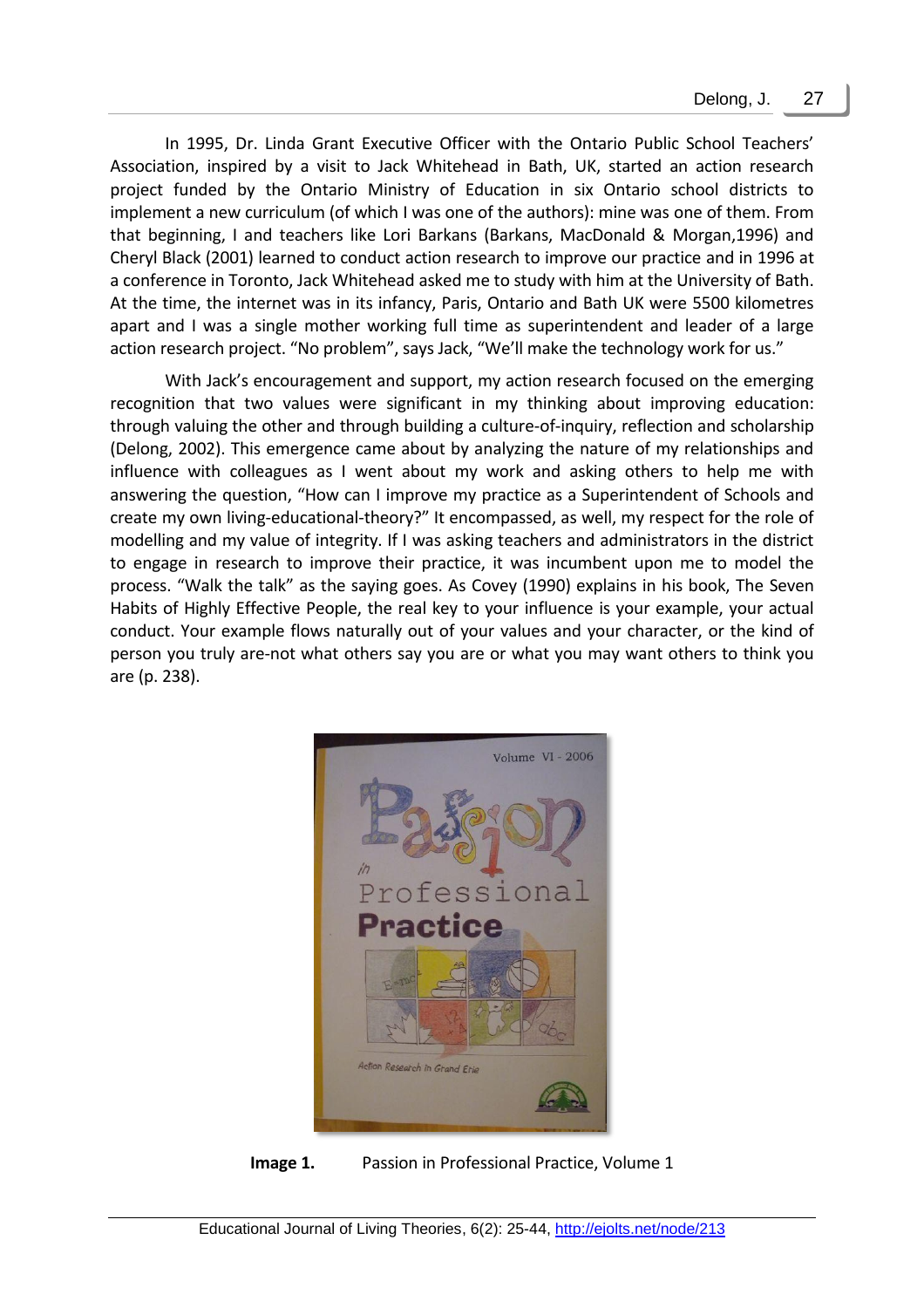During the years 1996-2007 as I built a culture- of-inquiry, reflection and scholarship, data accumulated in my own thesis and in the school district teachers' informal (not for credit) action research outlined in seven volumes of Passion In Professional Practice http://schools.gedsb.net/ar/passion/pppi/1 Into TOC.pdf that I supported and edited. Director of Education for the Grand Erie District School Board, Peter C. Moffatt, articulated his empathetic resonance for professional passion on page 3 of the first volume (2001):

The highest form of professionalism is the on-going, self- generated pursuit of improvement and excellence. Teachers and administrators who are involved in action research demonstrate and develop that professional passion. The rewards of this professional activity are improved student learning and personal engagement and growth. Through the posing of important questions, the collection and analysis of classroom and school based data, the articulation and presentation of results, the sharing of those results and the posing of new, important questions, teachers and administrators take control of their own job satisfaction. They can support their classroom practices and they improve classroom learning.

It is with a great deal of pride that I congratulate the professionals of Grand Erie who have contributed to this collection. I congratulate them for their writing, for the influence that they have had on education, and on their achievement of the highest professional status. Their passion makes a difference! (Moffatt, 2001, p. 3)

The action research supported in a culture-of-inquiry implemented by the many leaders that worked as part of teams in the Brant County Board Of Education and later the Grand Erie District School Board was shared in a kit (Delong & Wideman, 1997) including a journal on the 6-board project as well as a video of teachers in our district sharing their action research experience and later the text, Action Research For Teaching Excellence (Delong, Black & Wideman, 2005). In building that culture of inquiry, I was inspired by and supported by Director, Peter Moffatt and my PhD supervisor, Jack Whitehead. Both encouraged me in my practical day-to-day work and in my practitioner insider research.

## **3. Unveiling embodied knowledge**

While my passion for improving teaching and learning has encompassed a lifetime in education both as teacher and learner (which I am convinced occurs symbiotically), a committed focus on a pathway to improving the educational experience became more clear in 1995 when I was introduced to the living educational theory approach to action research. As I share in a paper (Delong, 2001), as I worked in a variety of professional development leadership roles I had looked for the solution to the conundrum of integrating the knowledge inherent in professional development programs into regular practice in the classroom. I wanted to address the perennial question asked by education researchers: "How do we get teachers to read and use education research and bridge the gap between education research and classroom practice?"

Through my action research I experienced a significant transformation in my understandings. What I had failed to comprehend was that in order for teachers to embrace the knowledge of others, their embodied knowledge needed to be respected by themselves and others. As a result of my own experience working with Jack I recognized that teachers would not read and think about the theory of academics until they themselves had an appreciation for, an understanding of and a confidence in their own embodied knowledge:

28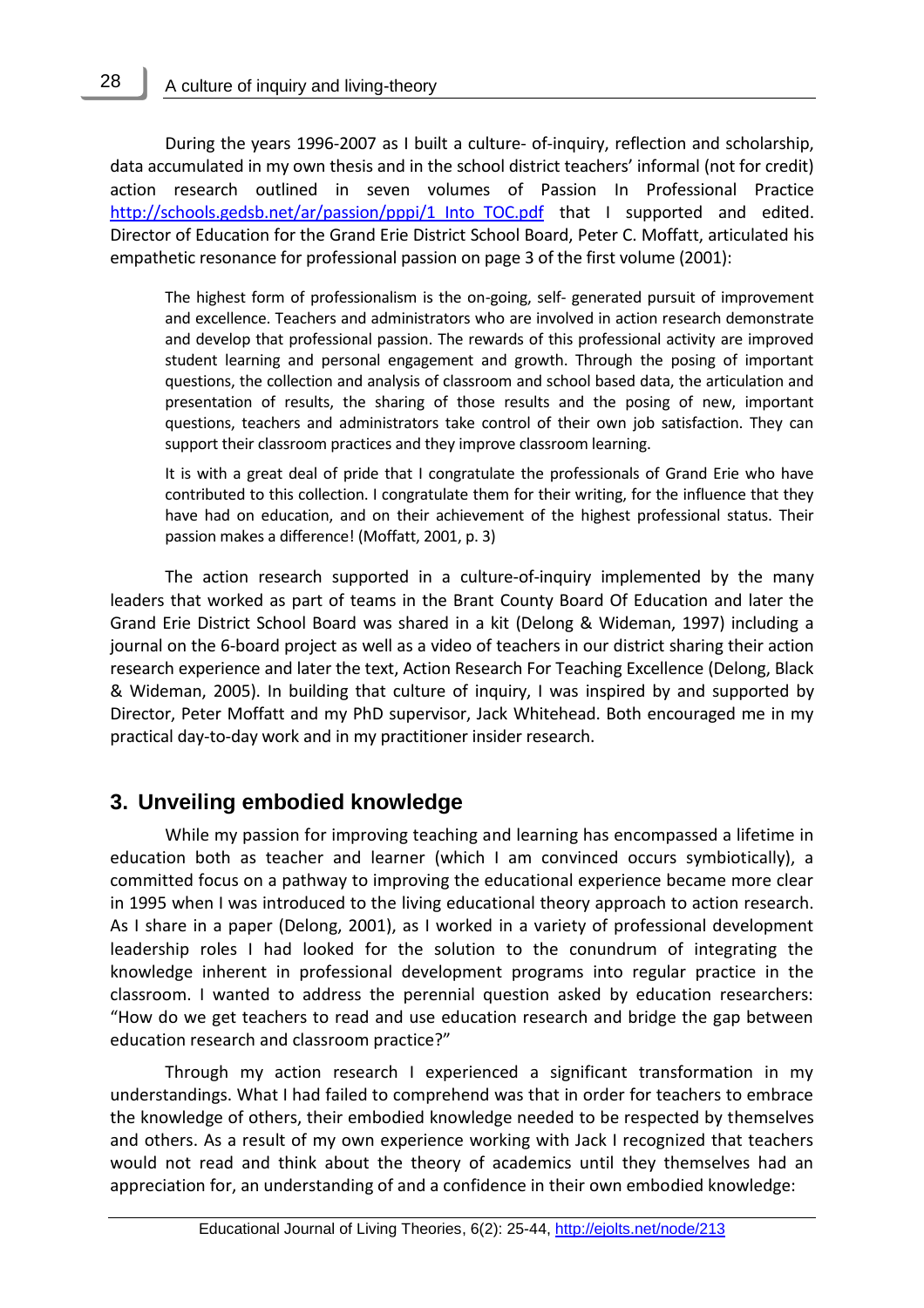As I watch my own students now I can see the transformation that occurs from the initial writing to the scholarly dialogue and the amazing work that they produce. The academic language that presents such a barrier to getting teachers in classrooms to read academic papers can be bridged by the very process that Jack taught me and I teach my students: start with their own embodied knowledge and then bring in the academic theory to support them to investigate and theorize about their own practice (Delong, 2009, p. 23).

For education research to be of practical value for teachers, I felt that they needed to experience the research process themselves through the data collection and analysis of their own teaching practice so that it became educational and not just about the disciplines of education. Then, they were more inclined to read, think about and integrate the research of others into their practice as evidenced in "Passion in Professional Practice."

During the course of my thesis I unveiled what I thought was a prerequisite space, a Culture of Inquiry, for educators to influence themselves, others and social formations. This Culture of Inquiry space is an environment for giving voice to teachers. I frequently exhort them not to allow others to speak for them, to represent their embodied knowledge for and by themselves. I invite them into a Culture of Inquiry, a culture of love and support and encouragement, to unveil their embodied knowledge and create their own livingeducational-theories. The passion that I feel for encouraging teachers to create knowledge can be seen in the following video-clip.



Video 1. Empathetic resonance [\(http://youtu.be/qsECy86hzxA\)](http://youtu.be/qsECy86hzxA)

In the 3:11 minute video-clip, I am contributing to an international panel at an International Conference of Teacher Research. I am responding to a question about my support for teacher-research in the Grand Erie District School Board in Ontario. The process of empathetic resonance involves moving the cursor along the clip and responding to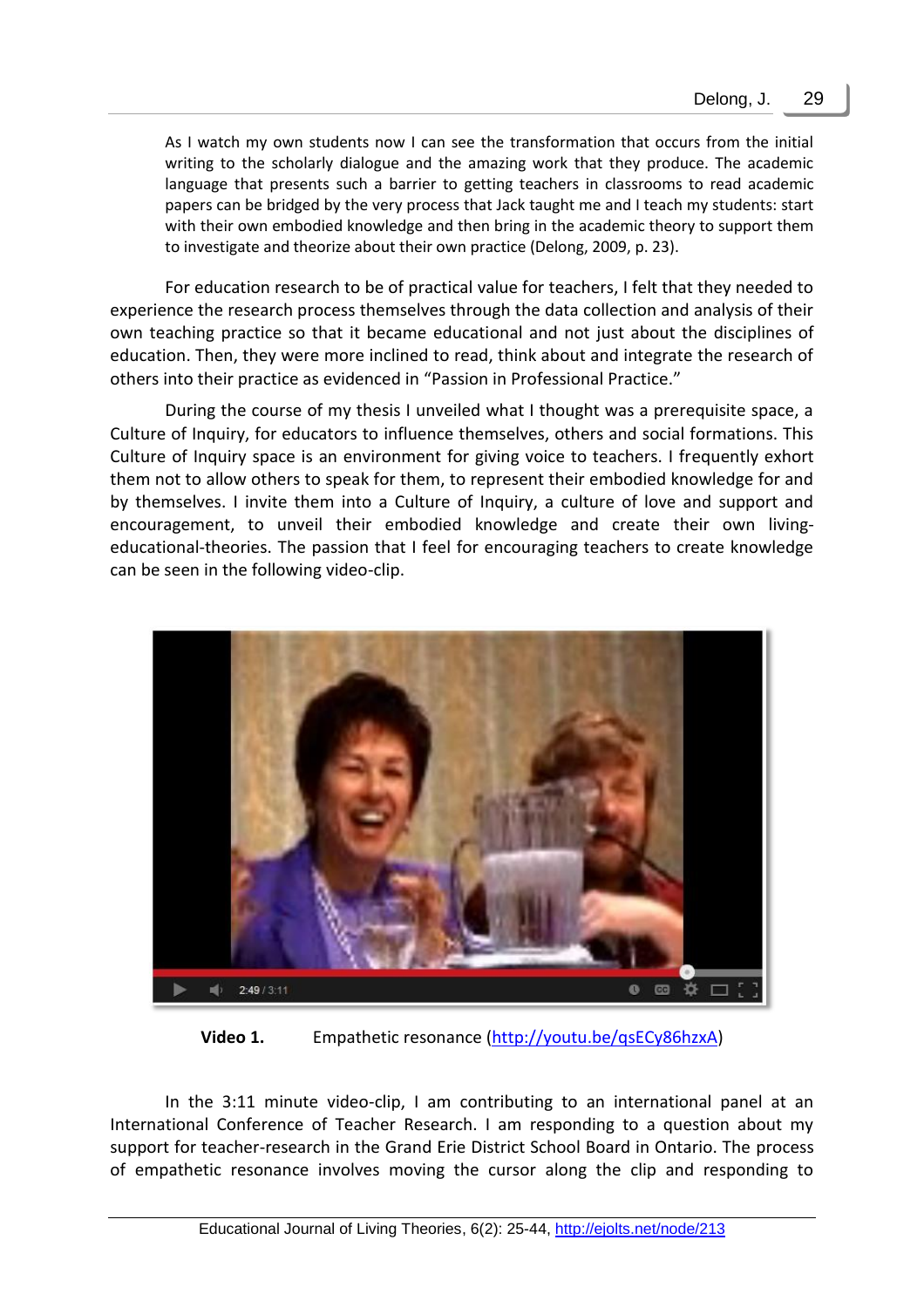30

moments in which the viewer experiences the greatest flow of energy from the speaker. For example, as the cursor is moved backwards and forwards around the moment at 2.49 minutes, I am talking about the "SWAT" team arriving to support a teacher in her research. Both Jack and I claim that the image above [\(at 2:49 minutes\)](http://www.youtube.com/v/qsECy86hzxA?version=3&start=169&end=&autoplay=1&hl=en_US&rel=0) shows me expressing my lifeaffirming energy and valuing of an embodied expression of a culture-of-inquiry in which several individuals are responding to the needs of another. The expression of my lifeaffirming energy at 2:49 minutes was evoked through my response to a question about the support I am giving for teacher-research. The responses of others appear attracted into an inclusive space with me and they experience a pooling of a flow of their own life- affirming energies. If we try to communicate the experience of my presencing this flow of lifeaffirming energy with the words, "flow of life-affirming energy" without the visual data, we (Jackie, Jack, Liz and Cathy) are claiming that something vital about the meaning is lost.

I believe, and evidence from others confirms (Griffin, 2011; Campbell, 2011), that this expression of life-affirming energy invites people to join in and to pool their own. In addition to my passion, there are practical supports like time release from class, money for resources and local and international conferences, frequent learning sessions with district and international presenters, small group network meetings and publication of their work. These resources were available to teachers and administrators because of my way of relating to systemic influences, my political nous, which allowed me to find funding for supporting action research in Grand Erie through my work as a Superintendent of Schools.

Jack and I gathered and analyzed data for 10 papers, one as early as the year after I started my studies (Delong & Whitehead, 1997), and presented them at AERA and the International Conference of Teacher Research (ICTR): the data includes my publications and conference presentations between 1997-2013 at <http://www.actionresearch.net/writings/writing.shtml> and and at <http://www.spanglefish.com/ActionResearchCanada/> which document extensions and transformations in my understandings from a deepening understanding of my embodied knowledge and the nature of my influence as well as the challenges of collaborative writing and presenting in what was in the beginning a very intimidating academic environment. One paper presented at ICTR became part of a book (Whitehead & Delong, 2003). The road to encouraging the unveiling of embodied knowledge is through building a community in which trust and respect are inherent.

#### **4. Building trust and respect**

One of my learnings into the nature and improvement of my life as a superintendent and later as university professor was that quality relationships can be deepened and strengthened through a willingness to let others into my world and let down the walls of protection to expose my vulnerabilities. Sustained trust is at the heart of my educational relationships and essential to the creating of a culture-of-inquiry where human flourishing can thrive. My commitment to build trust and respect focused on the power of rational argument not on the power of position. As part of trust building, the process of establishing democratic evaluations started when, as superintendent, I asked the principals in my family of schools to chair my evaluation process to elicit critical feedback on how I might improve.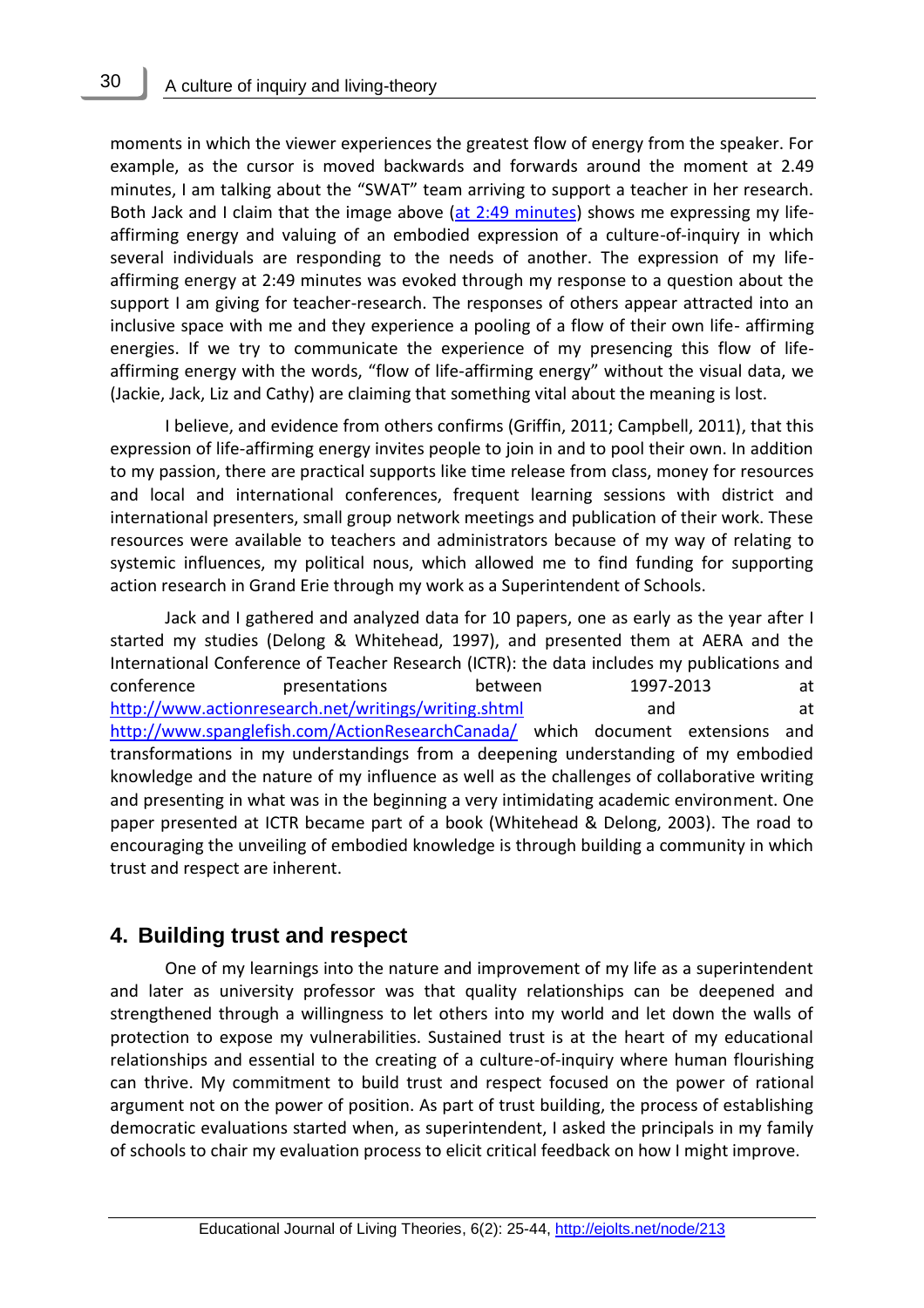In addition to my practice since 2008 to videotape my lessons and review them for data to improve my teaching, in 2010, while I was teaching the Research methods course to the Bluewater masters cohort, I asked the group of 19 to provide an evaluation of my teaching. I sat in the middle of the circle with the video camera on me and they provided me with some very concrete suggestions for improvement.

It was a difficult process to experience but I had spent time preparing myself as much as I could. Being able to absorb the suggestions afterward by reviewing the videotape of the event was essential to retaining all of the information and making significant changes in my practice. I was modelling a process that I hoped might be adopted in their own way by the members of the group.

A full description and explanation of the process is contained in Jack's and my 2011 AERA paper: Transforming educational knowledge through making explicit the embodied knowledge of educators for the public good:



**Image 2**. Transforming educational knowledge (Delong & Whitehead, 2011)

With all of these clips, I feel the pleasure of being in this culture-of-Inquiry in a community of shared learning and yet there is some tension associated with the process of democratic evaluation, as I expressed to Liz: I knew it would be hard on some people and to be honest it was hard on me. You don't do that lightly. You think about it and you have to be sure that you're ready for it.

Nonetheless, I love these individuals and they have articulated that they feel that love coming from me. I want to improve my learning as well as theirs. I trust that they will be respectful in the articulation of their concerns. Learning opportunities for the students and me are provided in this creative space as we engage in critical evaluation.

Subsequently, I asked Liz to reflect on this process to receive critical evaluation. She confirmed that it had been an effective way to elicit information to improve my practice: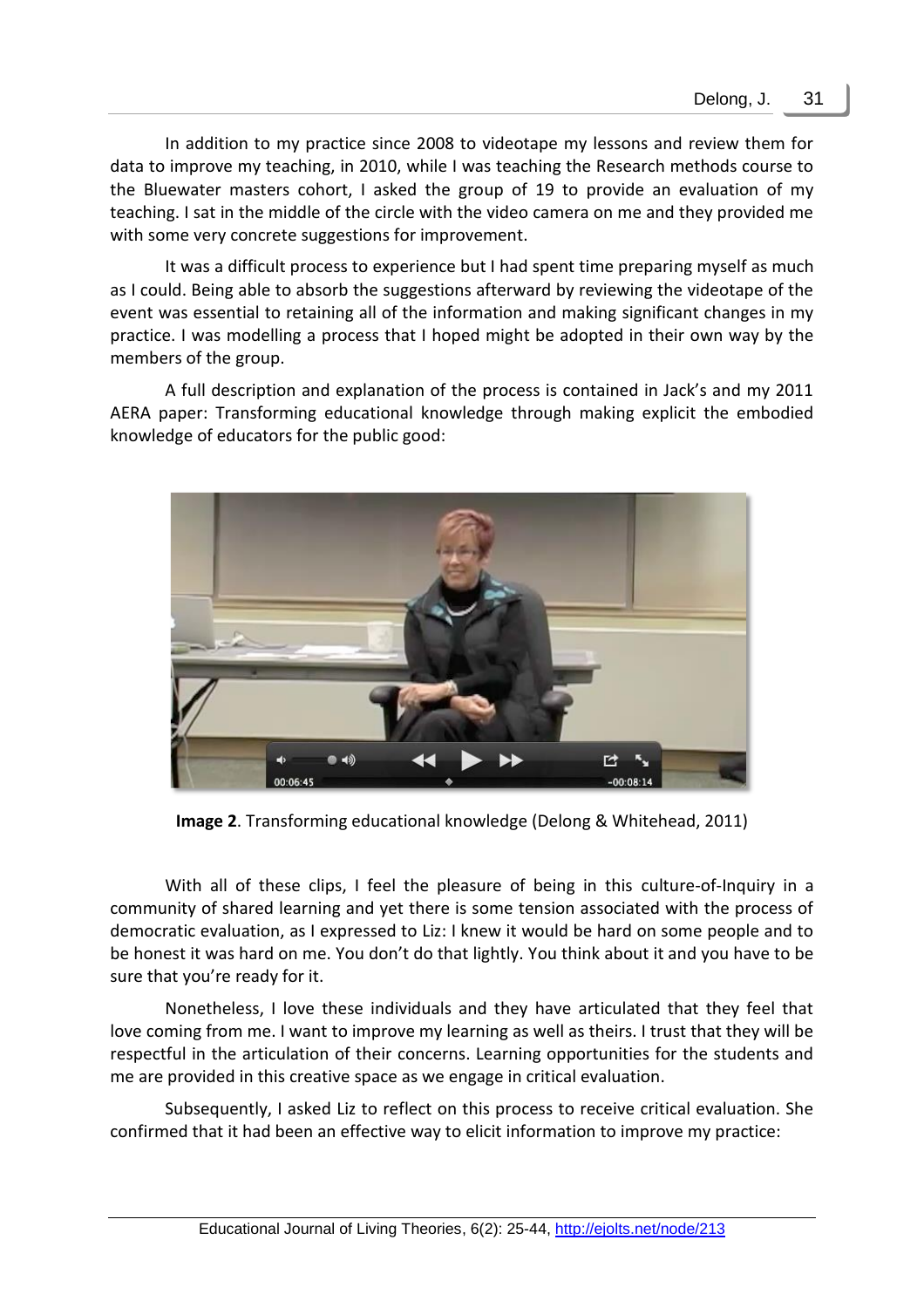

**Video 2.** Reflection on critical evaluation video [\(http://youtu.be/FQlXQFN3rEk\)](http://youtu.be/FQlXQFN3rEk)

Based on the many times that I have received and reviewed democratic and critical evaluations, this quality of evaluation is forthcoming only after time has been invested, a Culture of Inquiry built and a value of loving kindness established. I believe that I have become more receptive to the critique as I have revealed more of myself in order to build closer relationships and made explicit my values to which I ask to be held accountable.

While I had deliberately worked to build a Culture of Inquiry, to create a community of co- learners who appreciated the embodied knowledge of each person in the group in the Bluewater masters cohort in 2010 and 2011, it was a critical event when Cathy felt safe to reveal her vulnerability. As Liz says: Her story was heart wrenching but it was her courage and willingness to trust and be vulnerable that created a gateway for all of us to become a loving community where we could discover and share our stories. In our Skype conversation on March 31, Cathy articulates, "My willingness to expose my own vulnerability was a direct result of you modelling that yourself."

In response to this modelling, in an email Cathy Griffin says the following:

Watching you invite our criticism of your practice with the intention of improving your own practice was a transformative experience for me. This was the first step towards me realizing that vulnerability is strength and pretending to be perfect is a weakness.

…Taking part in your democratic evaluation and then watching you publicly make changes to your practice and continue to ask for feedback has had more impact on the way I live my life (and teach) than any other professional or personal development to date. (Griffin, C., email, August 16, 2013)

As a result of my modelling this process of evaluation, Cathy Griffin shared her experience in asking her grade 6-7, age 11-12, students to give her concrete information on how she could teach them better.

32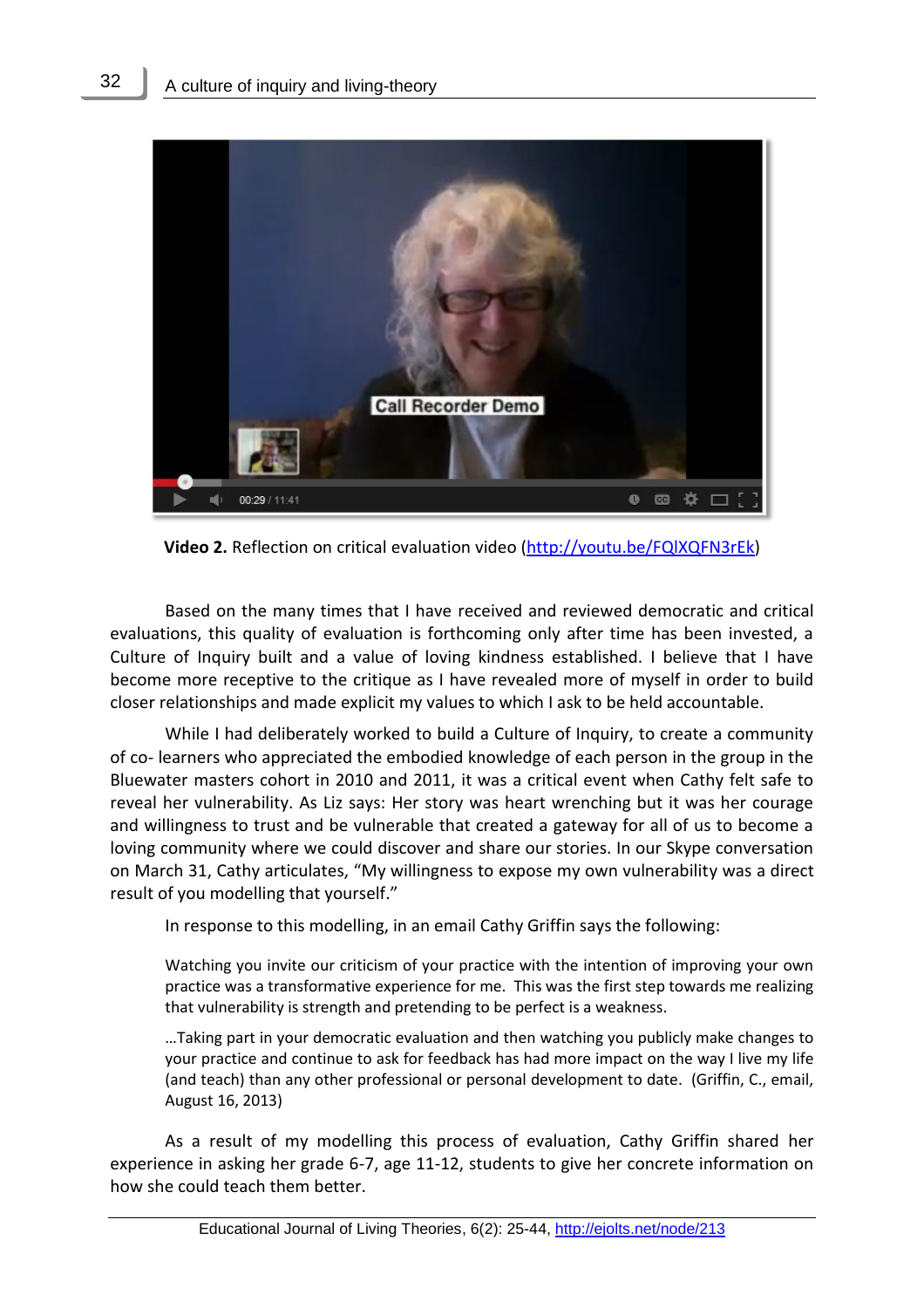Describing and explaining the nature of your influence on yourself, on others and on social formations, particularly for leadership positions where evaluative information is not always readily available, can be a challenging task. The critical feedback required to determine your effectiveness can be acquired through the assistance of others, of critical friends, of willing evaluators in a culture-of-inquiry.

## **5. Praxis**

I see praxis as the ethical base between theory and practice and the process of putting theoretical knowledge into practice. Praxis lies in the living ethical principles between theory and practice stressing the values base through extending my understanding of the evolving nature of a culture-of-inquiry.

Living-educational-theory is a form of praxis in which there is a need for continuous action reflection cycles to conceptualize and evolve the meanings of what is being learned from experience. I encourage and support students to recognize, appreciate and share their embodied knowledge and walk beside them as co-researchers as we learn together and enhance our educational influences on self, others and the social formations in which we live, work and research with the hope of contributing to the greater good and the future of humanity.

For example, in this issue we submit this research based on our individual and joint research as a contribution to educational knowledge. To improve, I am constantly asking others whether from within this group or from my audience in my presentations for evaluation of my work. As a group, we will be evaluating the quality of this contribution and continuing with both our collaborative inquiry and individual inquiries using that information to improve our practice.

In the writing and discussion of this paper, my understanding of both a Culture of Inquiry and a culture-of-inquiry increased through the experience of my students as coresearchers and within the safe environment and relational dynamic of the synergetic resonance that distinguished our collaborative work.

## **6. Students as co-researchers**

I am continuously gathering and analyzing data to uncover a direct line from my life and work through those I influence to making improvements in teaching and learning in the classrooms. During the process of working with masters students living in what I intend is a non-hierarchical culture and modelling that in valuing their embodied knowledge, I moved from facilitating their research to working with them as co-researchers. Because of my democratic view of the world and because of the rapid expansion of the culture-of-inquiry in Grand Erie as evidenced in eight volumes of Passion In Professional Practice (seven informal research; one formal, master's research), teachers as co-researchers became our sustainability and sustained support in the district.

Leaders like Cheryl Black and Heather Knill-Griesser, whom I tutored in the beginning, inspired network groups, led action research learning sessions and presented with me at conferences. Both started as teacher-researchers and continued as school administrator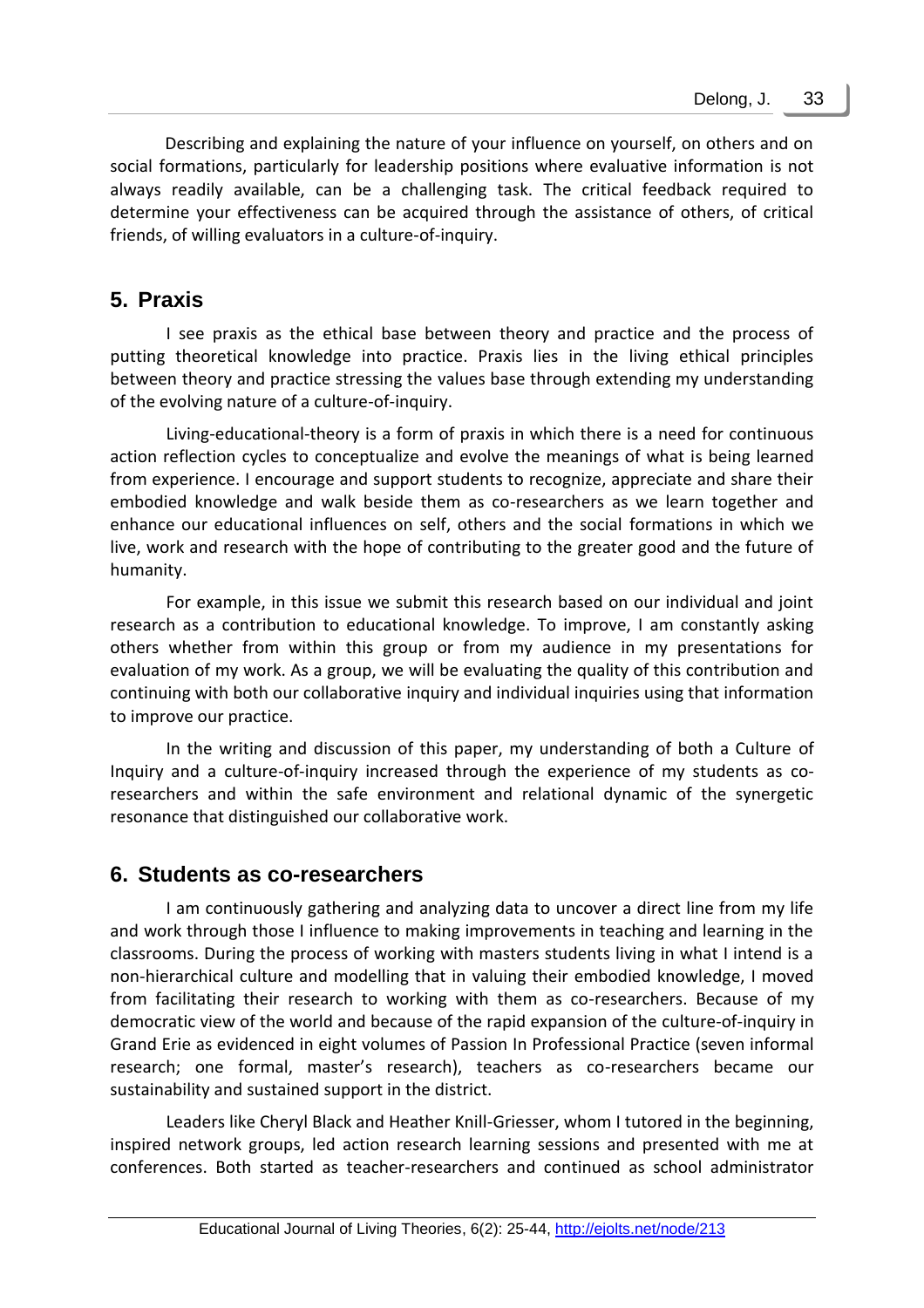researchers, continuing the research on their roles as vice-principals, principals and curriculum consultants. They were both co-editors of Passion In Professional Practice, on the editorial board of The Ontario Action Researcher, active with me in the Ontario Research Council. They were in my masters classes and completed their masters degrees in the first Brantford-Brock cohort (2001). They were seminal in extending the systemic influence of action research in the school district (Black, Delong & Knill-Griesser, 2002).

Cheryl, a friend for over 25 years, was part of my PhD study and continues to be a critical friend helping me to validate my claims to know. She was one of the early adopters of using the videocamera to review and improve practice. It was in a clip of one of her classes that Jack and I were able to see the close and respectful relationship between her and a student in her music classes (Black, 1998).

She and I were co-researchers and presenters at ICTR in Magog, Quebec (Black & Delong, 1999), in Baton Rouge (Black & Delong, 2000) and with Jack and I in Evanston, Illinois in 2003. She and I also presented at AERA in New Orleans. In her master's thesis, Managing Transitions, she says:

The significance of this inquiry has been to substantiate my claim that my espoused values are evident in my professional practice, to facilitate the development of my own professional standards of practice based on my personal values and to add to the professional knowledge base of practitioner- researchers. (Black, 2001)

In the Bluewater Masters cohort, I taught 3 courses and supervised 7 final action research projects. Of those seven, three of the teachers engaged with their students at a variety of age levels in action research. Liz (Campbell, 2011) worked with grade 12's; Cathy (Griffin, 2011) worked with grade 6's; and Tawnya Schlosser (2011) engaged her Grade 3 students in answering the question: How can I work with my students as Co-Researchers? :

#### Abstract

The investigator in this action research study and her Grade 2–3 students set out as coresearchers to investigate how the use of peer-assisted learning strategies (PALS) might improve students' reading skills, particularly for students labelled as "struggling" readers. Student data were captured through formal reading assessments, independent reading conferences, class discussions, teacher and student journals, and parent-approved photographs and videotape. The project first developed 4 class-wide reading goals from which each student selected a personal goal. Students then created an independent action plan to reach that goal and subsequently named indicators demonstrating their plan was successful. Students reflected on their learning journey through oral discussions and written journals, and presented their work to the class at the end of the action research cycle. All students experienced reading growth during the study and became much more reflective and aware of their own thinking process as evidenced in their descriptions of personal projects. Students enjoyed taking charge of their own learning, developed confidence in their abilities, and were able to suggest ways in which to improve and expand their learning. (Schlosser, 2011)

This paper is an example of my work with Cathy and Liz as co-researchers.

My students are my teachers as they inspire me to be better: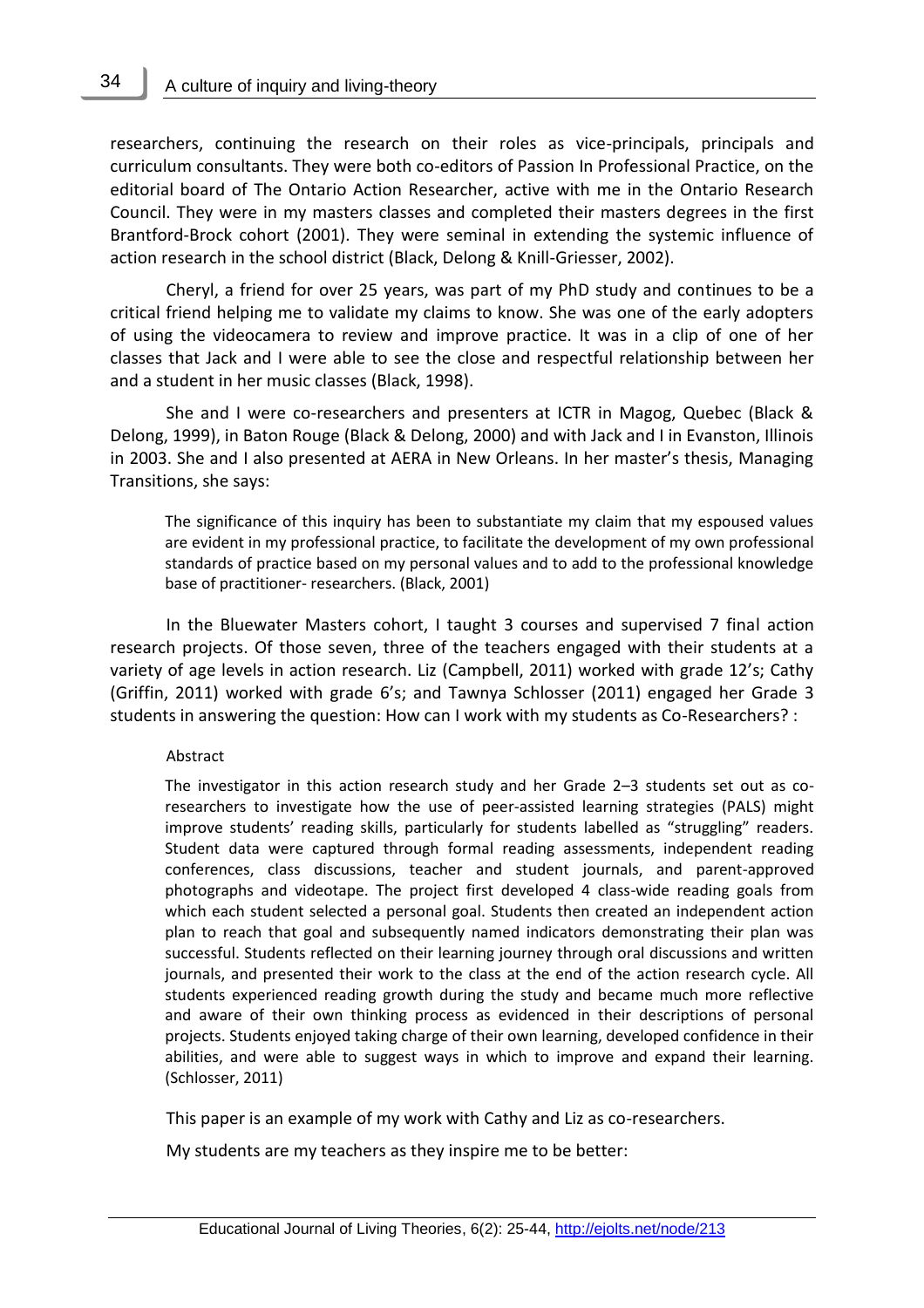I think that my body of knowledge that has emerged since the completion of my doctoral work is becoming more significant than the original work at Bath in 2002. Some evidence of this resides in the amazing research conducted by my students as they teach me to be a better teacher; some evidence resides in the papers we have co-written and/or you have encouraged and supported me to write. (Delong, 2009, p. 24)

Living-theory research thriving in a culture of inquiry can only be sustained through the broadening of supports across school systems.

## **7. Influencing social formations inside my district and beyond: A living legacy**

As I continue my action-reflection cycles, it is my intention to attempt to track the nature of my influence from within the classroom, across a school system and through my master of education students to their students. I am most moved by evidence of improved teaching and learning in classrooms and schools. I begin when Lori Barkans was one of the first group of 5 action researchers in my school district in 1996 and follow my influence on her from supporting her as she progressed in her career positions to teaching her in the masters cohort in Brantford in 2011 and now to a recent SKYPE conversation where she articulates my systemic influence. Second, I will draw on the work of Liz and Cathy in their master's classes, in their classrooms and in our SKYPE conversations to provide evidence of my claim to have influenced them.

As Lori Barkans, at the time a young grade 2 teachers, wrote about her first action research project:

It has become a source of great amusement to each of us that we volunteered so readily for such a mammoth undertaking without even fully understanding the meaning of the words 'Action Research'. We did not feel any pressure when being given one hour to decide if we were interested in this unique project. All we knew was that it would be an opportunity to explore new options and, hopefully, improve the quality of the education that we were able to offer to our students (Barkans, MacDonald, & Morgan, 1996. p. 23).

The values that Lori shares in her first project were apparent in increasingly challenging leadership positions in education and I was fortunate to provide encouragement and support for her those changes. In 2011, I taught her masters cohort their spring course Data-Based Decision-making, a course where I developed my teaching model and shared it in an AERA 2012 paper (Delong & Whitehead, 2012).

On November 28, 2012, Tim Pugh, a colleague and friend who was teaching an undergraduate course to concurrent teacher education students, asked Corrie Way, Jelena Magliaro, Lori and I to share our thoughts on leadership with his class. In her assigned 5 minutes to address Tim's questions, we hear Lori talk about the nature of my influence in the school system. We also see and hear as she continues to conduct action research and her passion for improving schools and learning.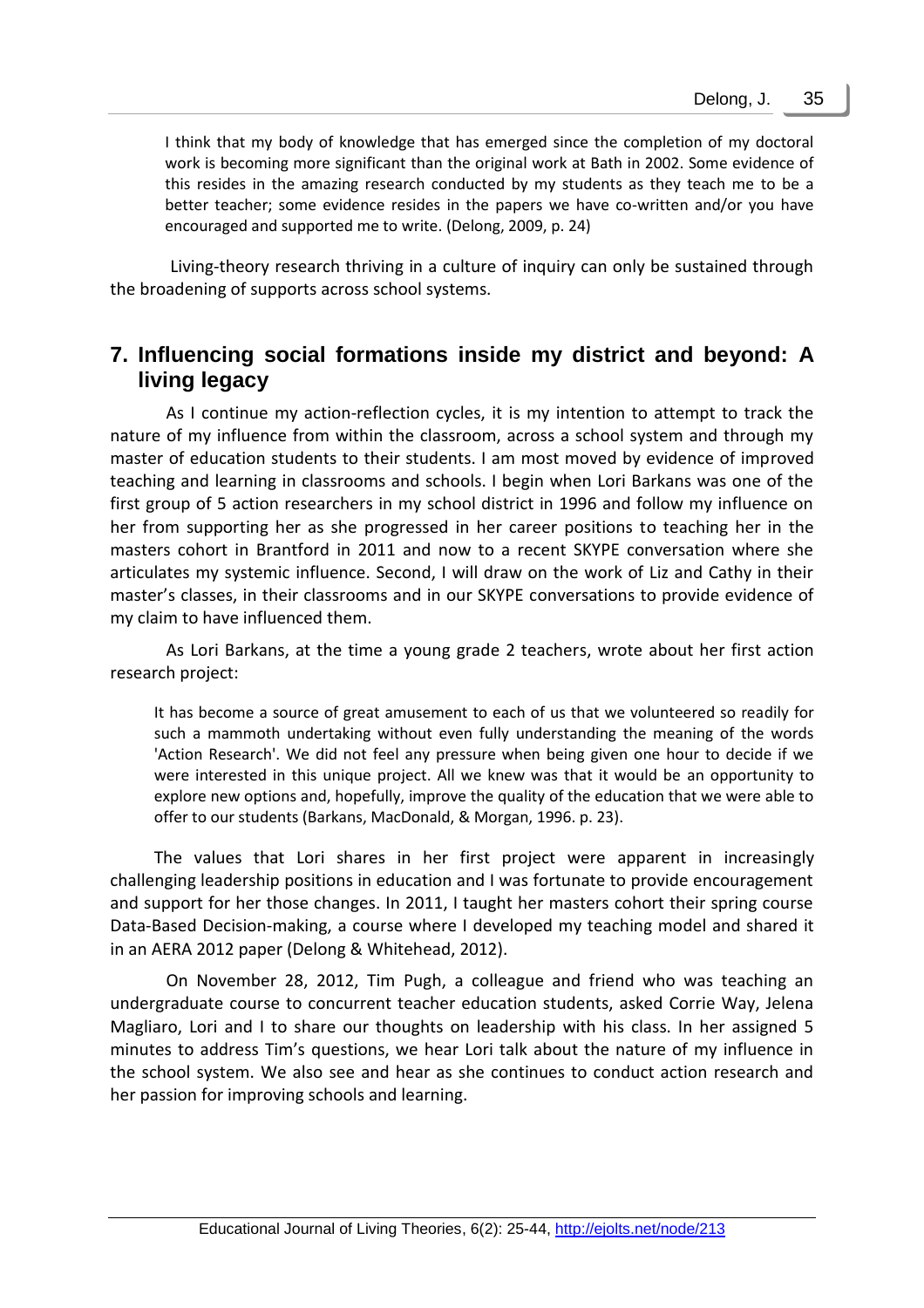

**Video 3.** Sharing meanings with video [\(http://youtu.be/92w1aR8Wn\\_o\)](http://youtu.be/92w1aR8Wn_o)

I transcribed this section to capture the actual words but note how much more information is available from seeing Lori's facial expressions and from moving the cursor along to see her life-affirming energy and passion. In terms of analysis, in this dialogue, it seems clear that Lori recognizes the influence that I have had on her life, of others and of social formations, as well as her continuing use of action research:

You know I'm here because of what Jackie taught me, not only about myself but about what I do. And, in fact, I had a moment like that last week where we saw a TED video and they were talking about what makes people successful and one of the things listed was 'passion' She talks about living according to your values, about hearing teacher's voices, about working collaboratively on inquiry, about the importance of trust and care and passion: "that discovery, that reflective practice, that process of trying something: is it working? is it not? how do we know? what are we going to do if it isn't and where are we going to go next because the journey is continuous and constant and, man, if you haven't got the passion for that, then it's a tough row. (L. Barkans, personal communication, March 25, 2013)

We share the same value of becoming a learner along with our colleagues and students:

You have to be prepared to jump in and say, I'm going to learn with you... I'm going to research with you... We're going to learn together about how to make this happen in our school. And I care about our kids and I care about you and I care about the process that we are going to follow to get there. (L. Barkans, personal communication, March 25, 2013)

As Hattie (2009) claims: "the biggest effects on student learning occur when teachers become learners of their own teaching and when students become their own teachers" (p. 22).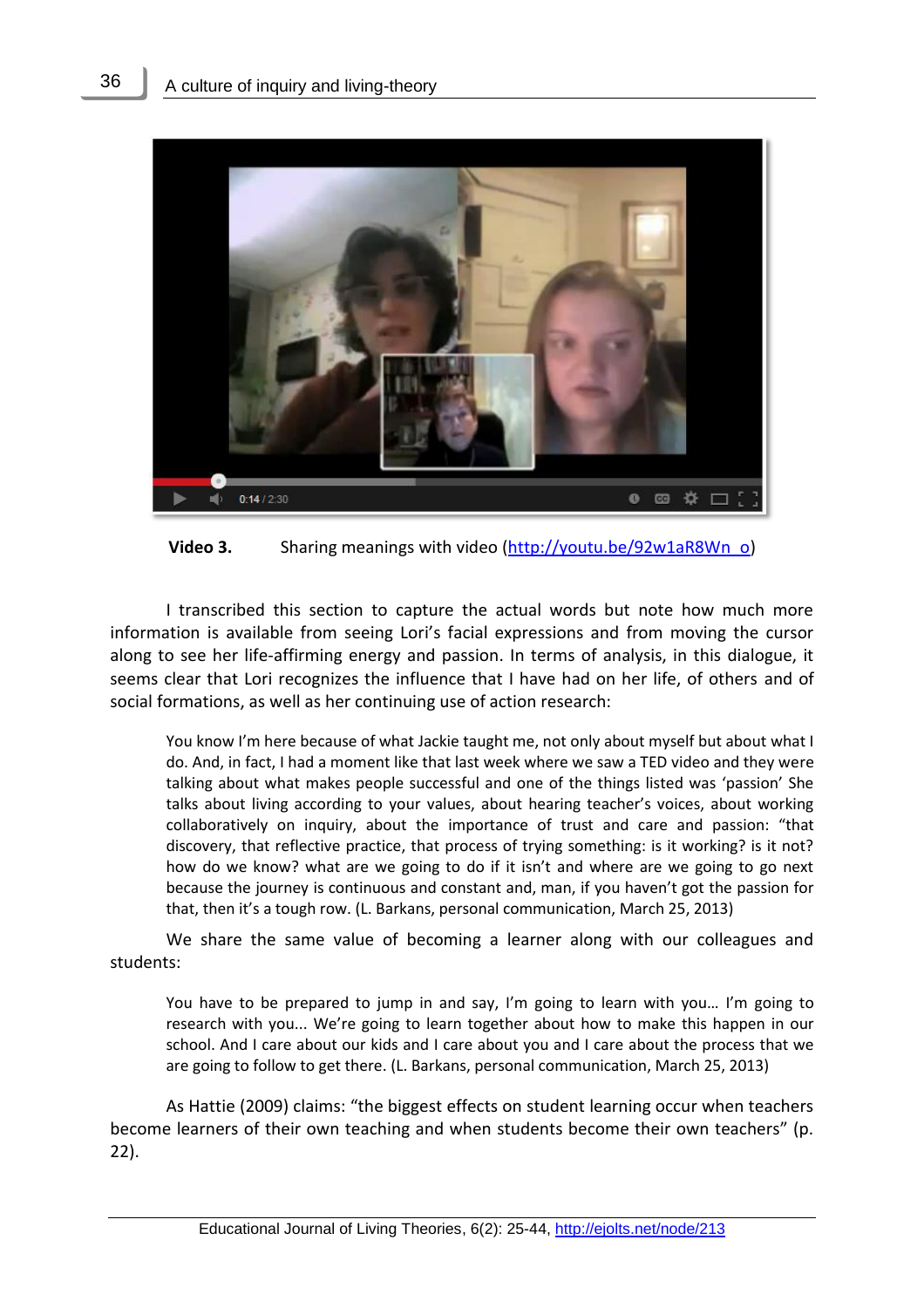In this dialogue, it seems clear that Lori recognizes the influence that I have had on her life and that of others: "You know I'm here because of what Jackie taught me, not only about myself but about what I do." And, in fact, I had a moment like that last week where we saw a TED video and they were talking about what makes people successful and one of the things listed was 'passion' … She talks about living according to your values, about hearing teacher's voices, about working collaboratively on inquiry, about the importance of trust and care and passion.



**Video 4.** Passion in making a difference [\(http://youtu.be/aCtbSVcqUvA\)](http://youtu.be/aCtbSVcqUvA)

In this video clip of Lori, moving the cursor along we see and hear the passion she feels for making a difference in the lives of teachers and children.

Other data that provide evidence of systemic influence resides in my finding bits of money out of various budgets in my portfolio as superintendent to support action research projects to eventually convincing my colleagues of a need for a budget line item for classroom research. This is no victory narrative in that after its existence for 4 years, it was subsequently removed because of budget constraints. While this was a setback, the process of improvement is on a broken front. In my role, it was important to always retain a relational understanding of political contexts in order to sustain my living legacy of creating living theories in cultures of inquiry.

When I see/hear in the work of my colleagues the same values, intentions and actions that I hold, I feel like I am experiencing some of my legacy. Cathy talks about the nature of the culture of inquiry that we have built together and she has created in her grade 6 classroom that supports her to live according to her values:

They truly are in everything I am trying to do. Although my values of Authenticity, Trust and Love are my own values they are very much influenced by Jackie (and vicariously through her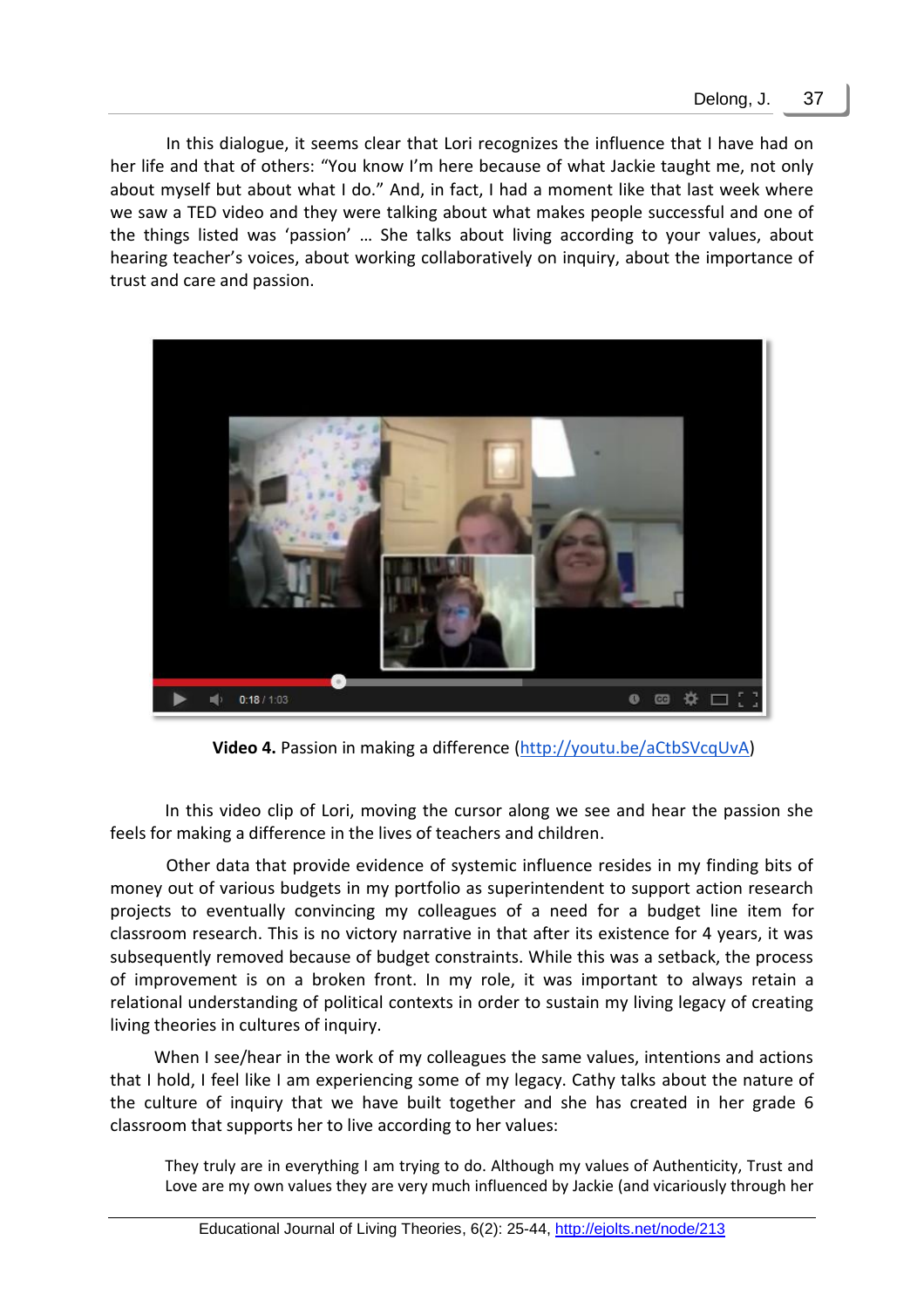38

by Jack) and Liz as I identified them through conversation with them as my validation group through my MEd. I have this process, the living-educational-theory through which I am continually trying to live my values. (C. Griffin, personal communication, March 25, 2013)

Furthermore, as you see in her article in this issue, Cathy Griffin has taken the pedagogical model of the culture of inquiry engaging students as co-learners and coevaluators and refined and improved it so that they are growing in their confidence of understanding how they learn. As a refinement of my modeling of democratic evaluation, Cathy is asking for and receiving democratic evaluations of her teaching so that she can become more responsive to their needs.

Through Liz's evidence-based narratives explaining her energy-flowing values and her value of loving kindness which I now try to live more deliberately, Liz has allowed me to share in her refinement of a culture-of-inquiry with high school students. In Liz's classroom, high school students provided data from their written action research papers and videos uploaded to YouTube that show that they were able to influence their own learning, the learning of others and the learning of social formations.

I believe that there is space for creativity in the gap between the ministry or universitymandated and the taught/learned curriculum. If time is committed to positive, enabling relationships, more effective learning occurs.

## **8. The living curriculum**

For a student reluctant to acknowledge that her embodied knowledge as a teacher, school and system administrator was as valued as that of the theoreticians in the academy, Jack was relentless in his pressure and support in order that I came to see the extent of my knowledge. He was clear that writing narratives was only a beginning: the explanation was the significant contribution and my life could be explained in terms of living according to my values for the purpose of improving myself and the world around me. He introduced the theories of others only after I came to trust my own ways of knowing (Belenky, et al., 1986) and acknowledging my energy-flowing values. His modelling of this process guided me with my own students.

Power is a significant theme in understanding the modus operandi of schooling. The processes of professional development and teacher training, and indeed teaching, still cling to the mental model (Senge, 1995) of a hierarchy of educators as the gatekeepers of temple of knowledge to which students can be admitted. In my research and in that of my students, the embodied knowledge of each of us is valued and unique. Once that value is held, teachers and students can be co-learners and knowledge creators in a living curriculum and a culture rich with creativity and exploration.

Data of my commitment to providing a safe and comfortable space are evident in the pedagogical model that I developed over several years and shared at AERA 2012 (Delong & Whitehead, 2012). In the video-clips of my masters classes, the first item on the plan for the day is "Comfort that includes personal, physical, social, political and academic issues of the day or of prior classes". With comfort on these levels, a Culture of Inquiry can flourish. Here is a visual as evidence of this practice: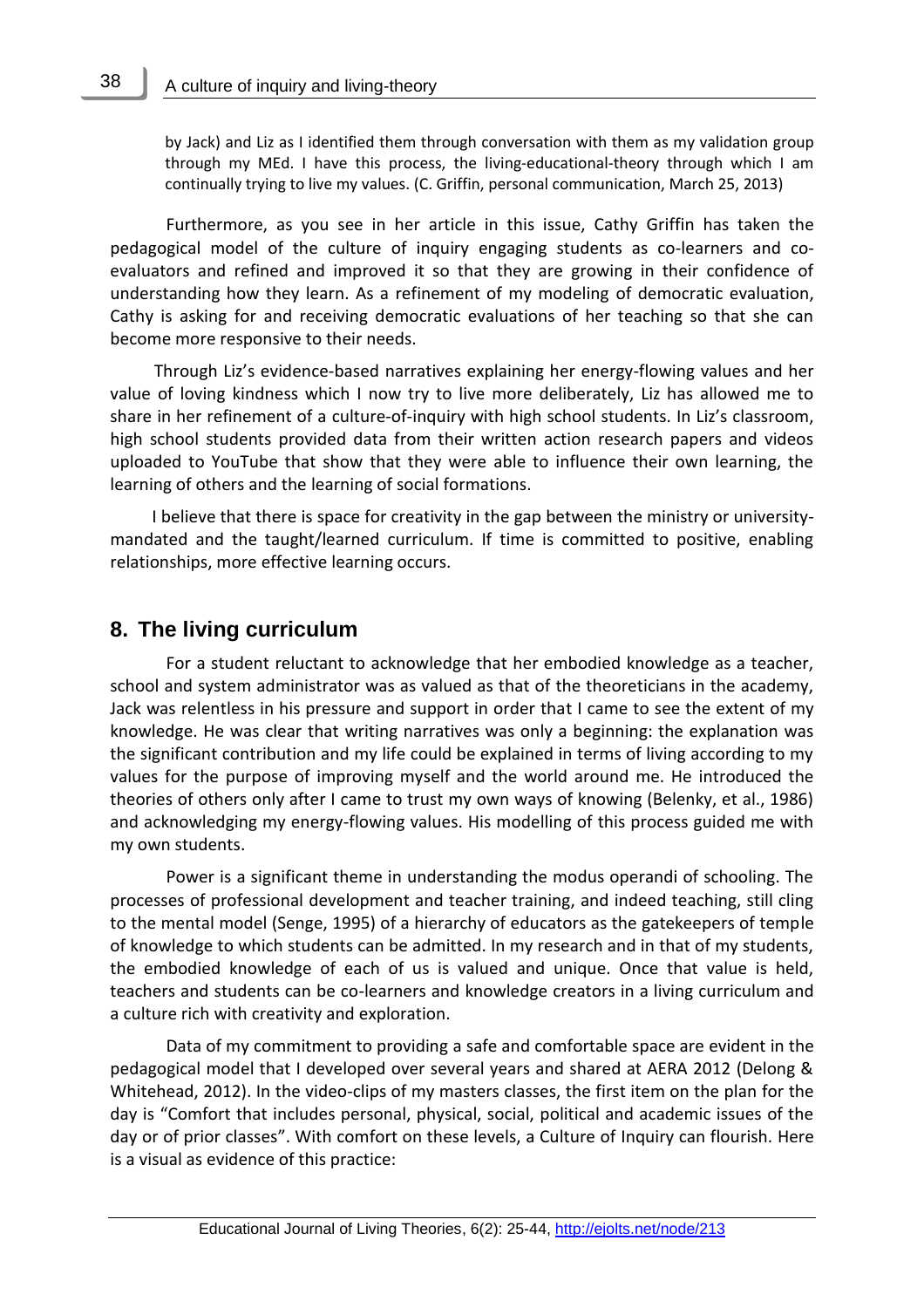

**Image 3.** My practice

The data on my commitment to creating democratic, inquiry-based classroom environments with living curricula resides in the voices of others, in this case Cheryl Black, a teacher that I mentored and supported in her action research who later became a student and co-researcher.

When Cheryl Black presented her paper "Valuing The Student Voice in Improving My Practice" at the Ontario Educational Research Council (OERC) on December 3, 1999, I felt my educative influence as she said:

This group of students and I, are partners in the learning process and I now feel accountable to them for the quality of work I do." She was also submitting to democratic evaluation with her students and together they were creating an environment for sharing and learning: Somewhere in the midst of our daily routine, my students have found the confidence to be honest with me, and, somewhere in the same place, I have found the courage to be honest with my students. We have all grown and been changed by our connections. Some might argue that the time we spend building relationships in our classroom would have been better spent in more structured learning, however, Glasser (1993) believes that "the better we know someone and the more we like about what we know, the harder we will work for that person (Delong, 2002).

In the persistent pressure on teachers from various political bodies to implement the given curriculum to improve test scores so that they can win elections, it is amazing that they manage to stay connected to students. Having said that, I know that every day teachers like Cheryl, Lori, Liz and Cathy focus on the needs of students first and are going beyond the given to create the living curriculum. The idea of a Culture-of-Inquiry came about as a result of coming to recognize that students who are safe, comfortable, respected and loved learn more of the intended curriculum and faster. With the emphasis on "covering the curriculum," it takes courage to see that the front-end time invested in relationships with students and their wellness can pay dividends (to use economic rationalist language) in terms of their learning. As opposed to dwelling on the small bits within the curriculum but by focusing on the big ideas that connect to the lives of the learners, most of the expectations/outcomes can be integrated (Drake, 1997). Data on inquiry-based learning in my work and in that of my students included in this journal issue demonstrate that students learning in a living curriculum experience more meaningful learning to enrich their lives and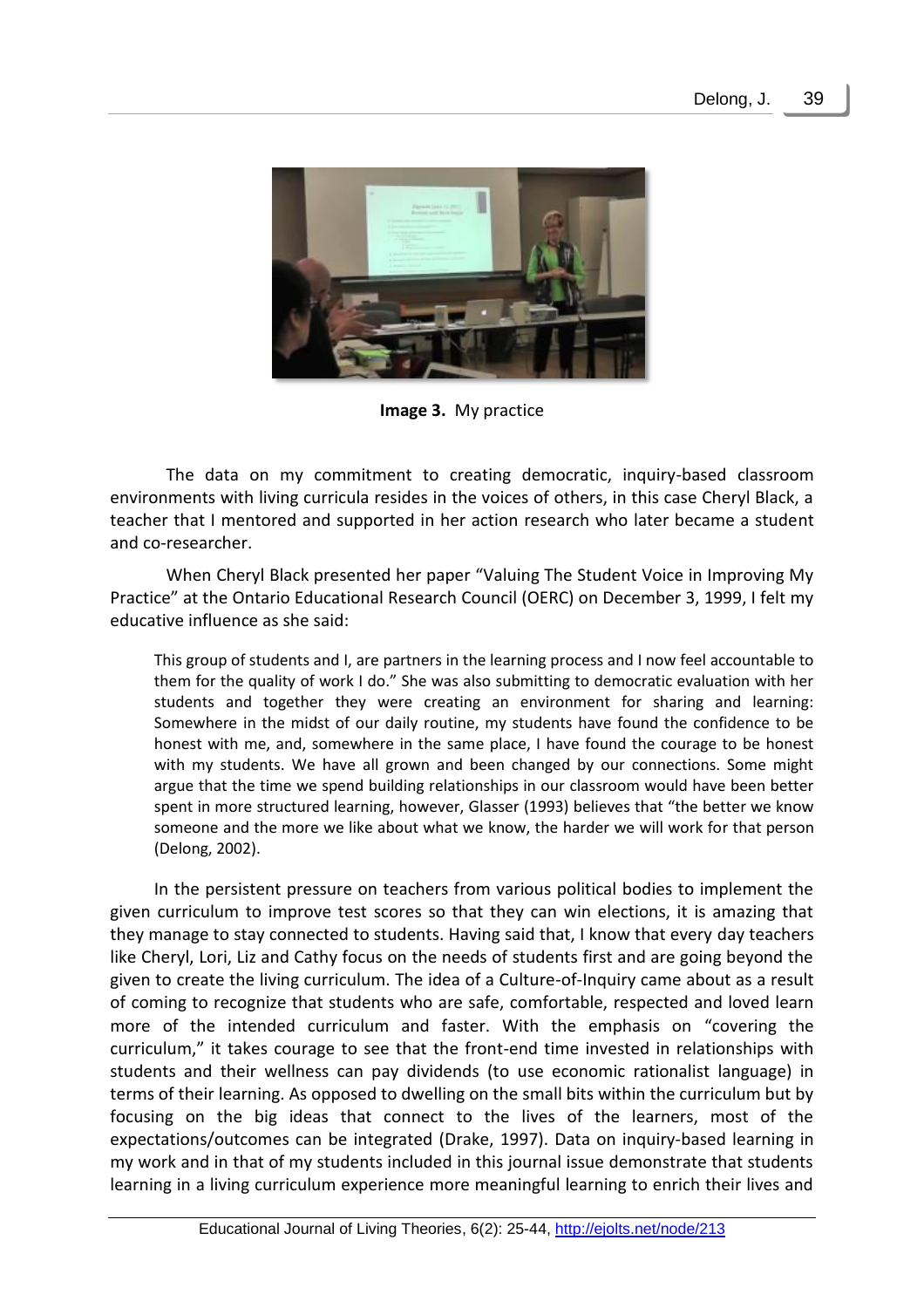environments and at the same time learn all of the essential requirements of the written curriculum.

At a later point in the Video 3 of Tim's class (see above), demonstrates how this knowledge comes to be helpful for recognizing leadership attributes. The discussion moves on to applying for leadership positions and Julie Lomax asks about preparation for interviews: I am explaining the importance of telling stories that are focused on what the person is actually doing (rather than what an individual might do!). [See 27 seconds](http://www.youtube.com/v/aCtbSVcqUvA?version=3&start=0&end=27&autoplay=1&hl=en_US&rel=0) from the [beginning](http://www.youtube.com/v/aCtbSVcqUvA?version=3&start=0&end=27&autoplay=1&hl=en_US&rel=0) of Video 4 for the expression of the passion of the focus on what the person is actually doing. I think that it is really important to emphasize the importance of individuals exploring their responsibility for living their values as fully as they can.

While the disciplines of education are essential to the process of long term learning, without relationships like being loved into learning, less learning for life can occur.

## **Loved into learning**

During the analysis of my effectiveness as a superintendent, a theme appeared that ran through the responses of many of my colleagues: What they experienced, as I experienced with Jack, was a consistent message of "Having faith in them" which gave them the courage to attempt practices, roles and research that they would not otherwise have envisioned themselves doing. This "faith in them" has been strengthened into the embodied expression of "being loved into learning," by Liz Campbell, a more accurate assessment of my intentions. Both Liz and Cathy Griffin, within their master's degree programmes that I supervised, acknowledge my educational influence as including being loved into learning. I had not thought about this concept, only that I love them and wished with all my heart that they would have positive, challenging and scholarly learning experiences in a supportive environment.

I accepted the validity of this response from both Liz and Cathy and included, within my own explanation of my educational influence, my embodied expressions of contributing to the creation of a culture-of-Inquiry. (Delong & Whitehead, 2012).

It is not expected that you would look at entire Video 5 of Jackie, Liz and Jack in a conversation about our inquiry and presentation for AERA but you will see in the transcribed section below what is meant by "loved into learning" (Jack has also used this extract in his contribution and we include it to emphasise its significance). [From 11:14 to 12:33 minutes,](http://www.youtube.com/v/5MPXeJMc0gU?version=3&start=674&end=753&autoplay=1&hl=en_US&rel=0) the conversation consists of:

Jack: Your phrase, "loved into learning": you experienced this being "loved into learning" with Jackie and possibly some of the other participants on the masters program.

Liz is nodding and smiling.

Jack (11:34): Could I just check that: It seemed very important because I don't think Jackie and myself have focused on Jackie's influence in those terms yet it seemed really important to you that you had experienced that "loved into learning" that you were able then to communicate, I think, to your own students.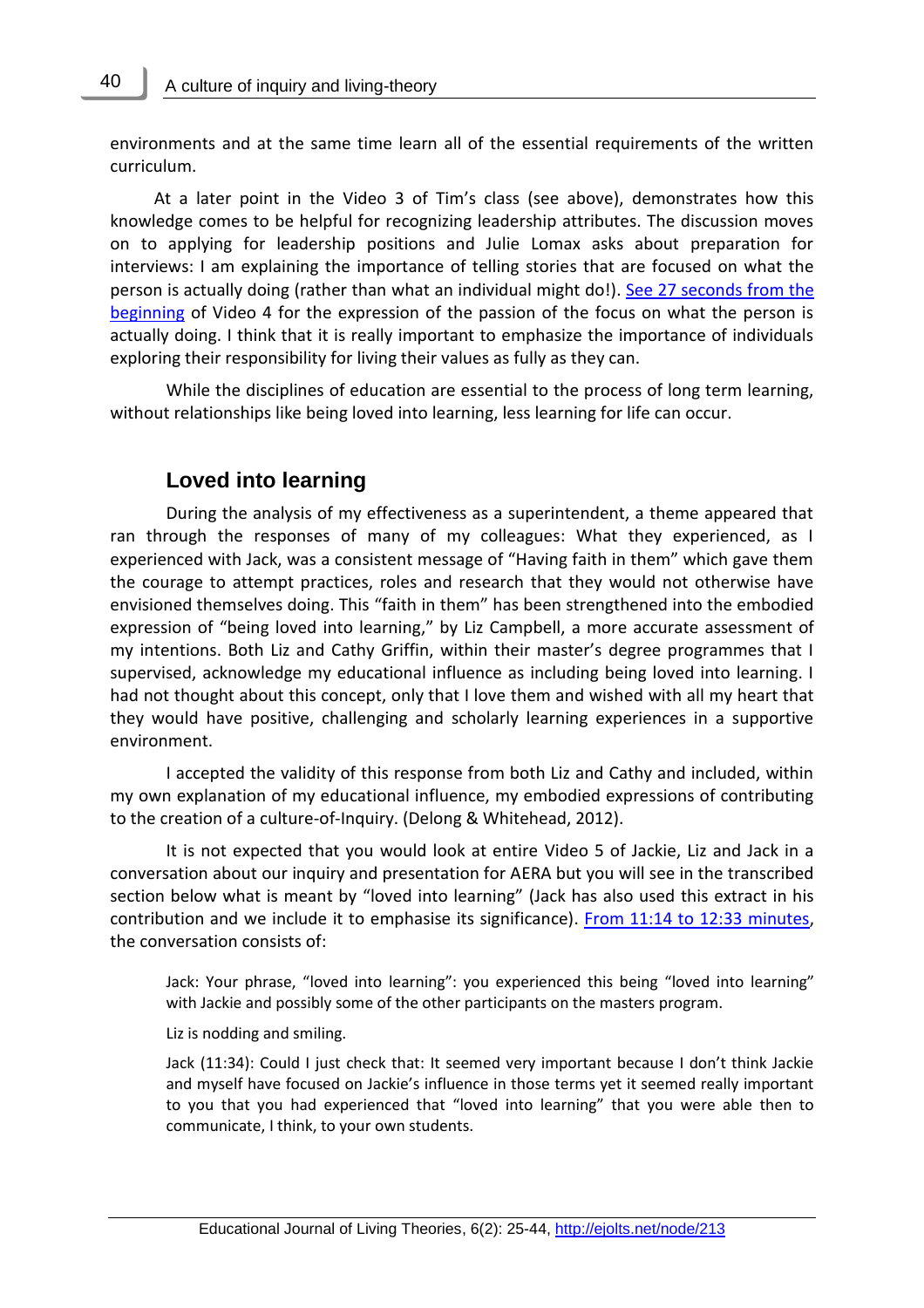Liz (12:01): That's exactly the point I was trying to make, Jack, and I have written about it before in different pieces in my masters and in something I did in your class, Jackie. Jackie: Yes.

Liz: I don't know if I actually called it 'Loved into Learning' but that is my concise way of explaining what happened.



**Video 5.** Loved into learning [\(http://youtu.be/5MPXeJMc0gU\)](http://youtu.be/5MPXeJMc0gU)

I will try to live more fully this clarification of my ontology-loved into learning.

## **9. Endpiece**

It is important to emphasize that my current understanding of a culture of inquiry has evolved and improved through the contributions of my colleagues and students: students such as: Cheryl Black [\(2001\)](http://schools.gedsb.net/ar/theses/cheryl/index.html), Heather Knill-Griesser (2001), Lori Barkans (Delong, 2002) and Ruth Mills [\(2009\)](http://s3.spanglefish.com/s/11596/documents/ruth%20mills/rmillsmed21aug09opt.pdf) and, as you can see in this paper, Cathy Griffin (2013) and Liz Campbell (2013). By taking the risk to be vulnerable in our master's class, Cathy validated the importance of the culture I'd created and by giving me the language to understand the essence of a culture-of-inquiry Liz moved my understanding along immensely. When Liz described her experience in my classroom as being loved into learning, it influenced my own awareness of what I was doing. I could see and acknowledge an important recognition of my influence.

I believe that the epistemological significance of this inclusion is highlighted in the way that Liz and Cathy have integrated this way of being (ontological) within their standards of judgment (epistemological) for evaluating their contributions to educational knowledge as they explain their educational influences in learning. And most recently, Jack's deeper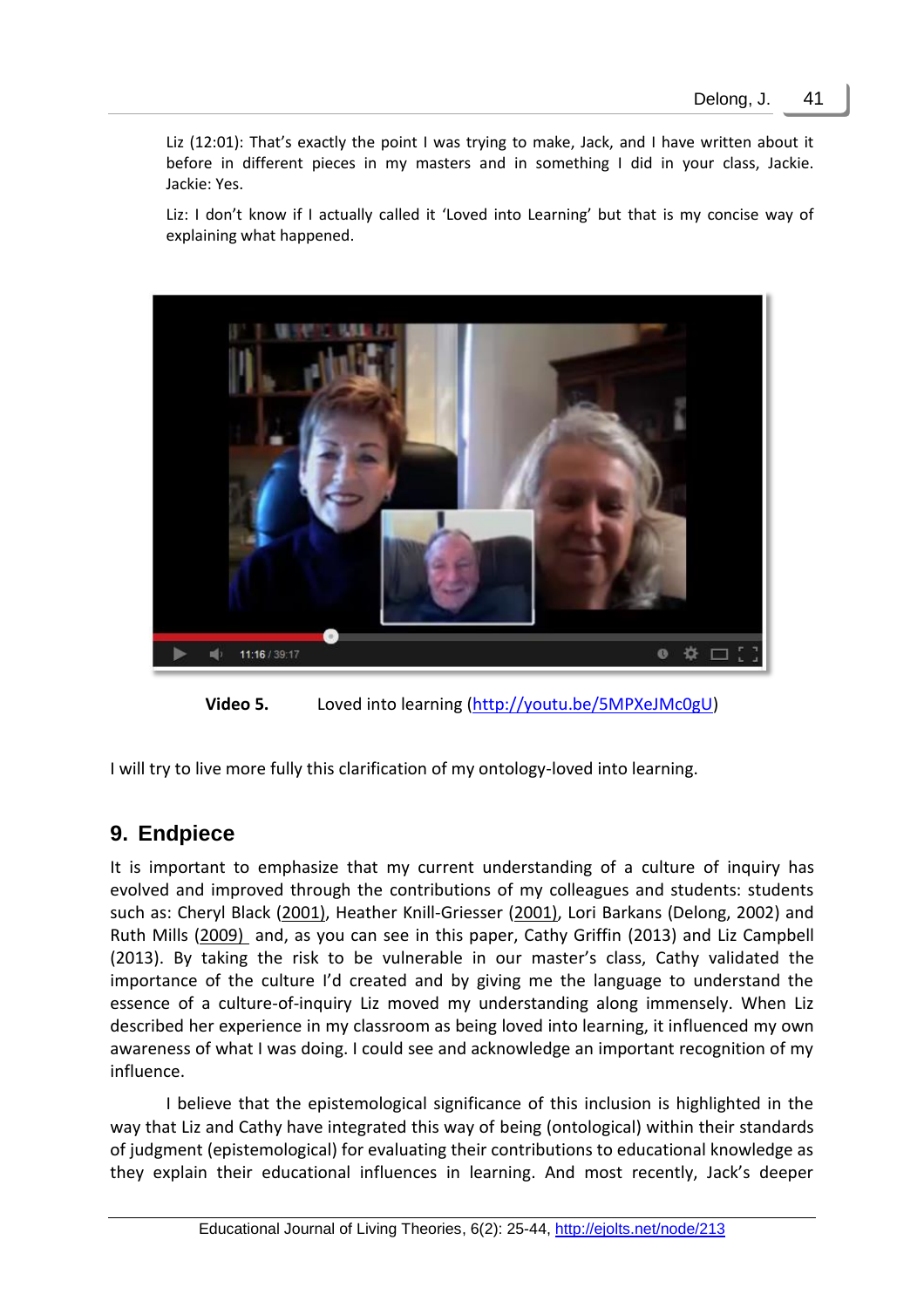42

understanding as evident in this issue has enabled me to clarify my meanings. Thus my original understanding in my doctoral thesis has been continuing to evolve in terms of my inquiry and with others. I believe that by making it public that we are raising this Culture of Inquiry as an epistemological value and standard of judgment in the nature of the knowledge that we are creating and bringing into the Academy.

As I said, through translator Miwa Takeuchi, to the audience of Japanese school district leaders, graduate students and university professors on November 9th, 2013 at Japan Women's University in Tokyo, Japan:

One of the challenges of this Living-Theory action research process is that each researcher must find his/her own way, be methodologically inventive (Dadds & Hart, 2001). I have shared how my colleagues and I have done it: it can inform what you want to do but cannot be replicated.

I believe that I have shared the importance of the leader in modeling, encouraging and supporting the action research process in a relational dynamic. This process requires time, trust and courage: it has enabled me and others to flourish in Cultures of Inquiry. The teachers and students that I have highlighted in this address are speaking in their own voices and conducting and publishing their own action research: they are, in every way, exemplary. I think that you can see in the visual data the massive potential of technology to improve teaching and learning. I hope that you can see that living theory action research is no short-lived idea-it has longevity, sustainability and critical mass.

#### **References**

- Barkans, L., MacDonald, B. & Morgan, A. (1996). Our action research project. In N. D. Halsall, & L. A. Hossack (Eds.), *Act, reflect, revise, revitalize: Moving beyond problem-solving to renewal* (p. 23) Toronto: Ontario Public School Teachers' Federation.
- Belenky, M. F., Clinchy, B. M., Goldberger, N. R., & Tarule, J. M. (1986). *Women's ways of knowing*. New York: BasicBooks.
- Black, C. (2001). *Managing transitions*. (Master's thesis, Master of Education Project, Brock University). Retrieved March 20, 2013, from <http://schools.gedsb.net/ar/theses/cheryl/index.html>
- Black, C. (1998). Improving group dynamics and student motivation in a grade 9 music class*, Ontario Action Researcher, 1*(1). Retrieved December 6, 2013, from <http://oar.nipissingu.ca/archive-Vol1-V111E.htm>
- Black, C., & Delong, J. (1999). *How can we, as teacher and superintendent, improve our practice by assessing our influence on each other in our roles as educational leaders and critical friends?* Paper presented at ICTR in Magog, Quebec.
- Black, C., & Delong, J. (2000). *Improving the quality of student learning by valuing the voices of others.* Paper presented at ICTR in Baton Rouge.
- Black, C., Delong, J., & Knill-Griesser, H. (2002). *Action research In Grand Erie.* Presentation at the Ontario College of Teachers in Toronto on March 13, 2002.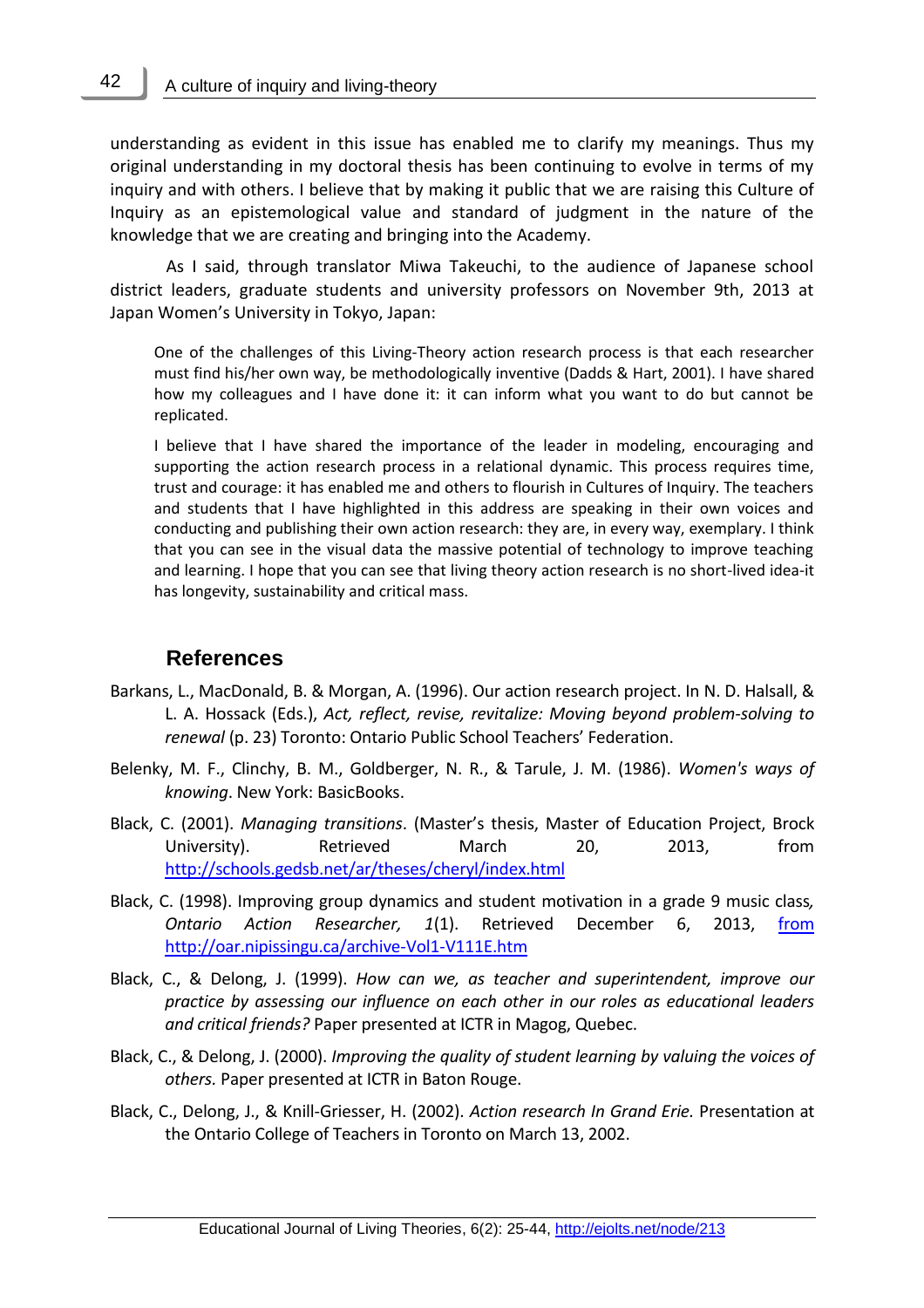- Campbell, L. (2011). *[Journey to the otherway: How can I improve my practice by living my](http://www.spanglefish.com/ActionResearchCanada/documents/BluewaterMRP/LizCampbellMRP%281%29opt.pdf)  [values of love and joy more fully?](http://www.spanglefish.com/ActionResearchCanada/documents/BluewaterMRP/LizCampbellMRP%281%29opt.pdf)* (Master's thesis, Master of Education Project, Brock University). Retrieved January 20, 2013, from <http://www.spanglefish.com/ActionResearchCanada/index.asp?pageid=255602>
- Campbell, L. (2013). The heART of learning: Creating a loving culture of inquiry to enhance selfdetermined learning in a high school classroom. *Educational Journal of Living Theories*, 6(2), Retrieved December 24, 2013 <http://ejolts.net/node213>
- Covey, S. R. (1990). *The 7 habits of highly effective people*. New York: Fireside.
- Delong, J. (2001). *Passion in professional practice* (Vol 1). Brantford: Grand Erie.
- Delong, J. (2002). *How can I improve my practice as a superintendent of schools and create my own living-educational-theory.* (Doctoral dissertation, University of Bath). Retrieved July 14, 2012 from<http://www.actionresearch.net/delong.shtml>
- Delong, J. (2009). Dear Jack. In R. Pound, M. Laidlaw, & M. Huxtable (Eds.), *Jack Whitehead validations* (pp. 23-24). Bath: Bear Flat Publishing. Retrieved from <http://www.actionresearch.net/writings/jack/validationsoneopt.pdf>
- Delong J., Black, C., & Wideman, R. (2005). *Action research for teaching excellence.* Barrie: Data-Based Directions.
- Delong, J., & Whitehead, J. (1997). *A collaborative self-study by a superintendent of schools and a university teacher of a Ph.D. student-supervisor relationship.* A paper presented at 1997 AERA Annual Meeting in Chicago.
- Delong, J. & Whitehead, J. (2011). *Transforming educational knowledge through making explicit the embodied knowledge of educators for the public good*. A paper presented at the 2011 American Educational Research Association Conference in New Orleans, USA,  $9<sup>th</sup>$ <sup>th</sup> April 2011. Retrieved December 21, 2013, from [http://www.spanglefish.com/actionresearchcanada/documents/what%27s%20new/jdj](http://www.spanglefish.com/actionresearchcanada/documents/what%27s%20new/jdjwaera2011jointsubmissionfinala.doc) [waera2011jointsubmissionfinala.doc](http://www.spanglefish.com/actionresearchcanada/documents/what%27s%20new/jdjwaera2011jointsubmissionfinala.doc)
- Delong, J., & Whitehead, J. (2012, April). *The educational significance of a teaching model for the creation of a culture of inquiry*. Paper presented at the American Educational Research Association Conference in Vancouver, Canada. Retrieved December 23, 2013 from <http://www.actionresearch.net/delong.shtml>
- Delong, J., & Wideman, R. (Eds.). (1997). *Improving schools through action research: Action research kit*/ Toronto, ON: Ontario Public School Teachers' Federation.
- Drake, S. (1997). Confronting the ultimate learning outcome: We teach who we are. In T. E. Jennings (Ed.), *Restructuring for Integrative Education: Multiple Perspective Multiple Contexts* (pp. 39-52). Westport: Bergin & Garvey.
- Griffin, C. (2011). *[How can I improve my practice by living my values of love,](http://www.spanglefish.com/ActionResearchCanada/documents/BluewaterMRP/Griffin%20MRP%202.pdf) [trust and](http://www.spanglefish.com/ActionResearchCanada/documents/BluewaterMRP/Griffin%20MRP%202.pdf)  [authenticity more fully?](http://www.spanglefish.com/ActionResearchCanada/documents/BluewaterMRP/Griffin%20MRP%202.pdf) (*Master's thesis*,* Master of Education Project, Brock University). Retrieved June 20, 2012, from <http://s3.spanglefish.com/s/11596/documents/bluewatermrp/griffin%20mrp%202.pdf>